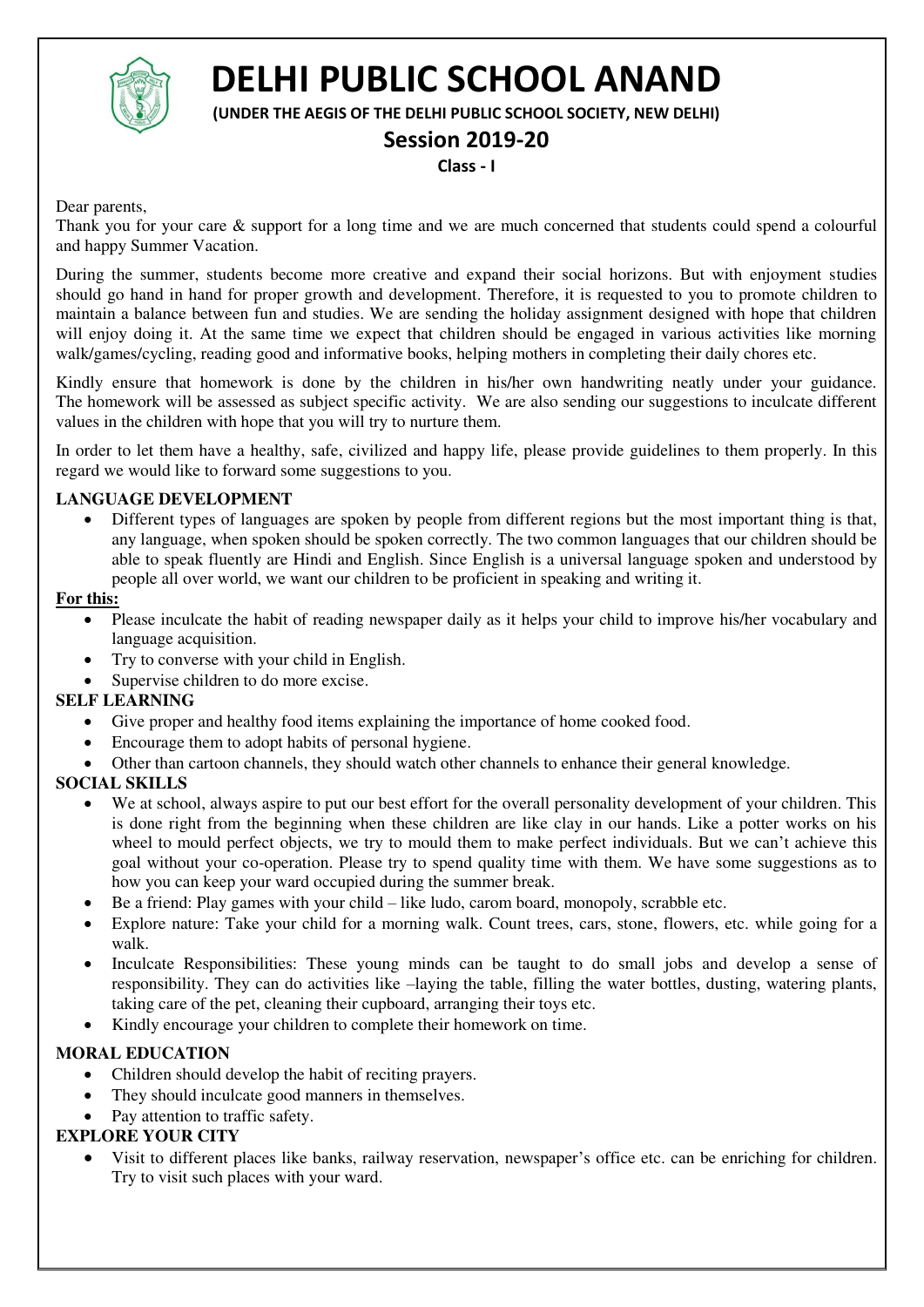# **Summer Holiday Home Work Assignments**

**Class I** 

| <b>English</b>                                                                      |  |  |  |  |
|-------------------------------------------------------------------------------------|--|--|--|--|
| Make a flash card of "The school" (Roll no. 1 to 5)                                 |  |  |  |  |
| Make a flash card of "The classroom" (Roll no. 6 to 10)                             |  |  |  |  |
| Hindi                                                                               |  |  |  |  |
| Make flash card of"बिना मात्रा वाले शब्द"- 5 शब्द (with picture) (Roll no. 11 to20) |  |  |  |  |
| <b>Maths</b>                                                                        |  |  |  |  |
| Make a flash card of number names 1 to 10 (Roll no.21)                              |  |  |  |  |
| Make a flash card of number names 11 to 20 (Roll no.22)                             |  |  |  |  |
| Make a flash card of number names 21 to 30 (Roll no.23)                             |  |  |  |  |
| Make a flash card of number names 31 to 40 (Roll no.24)                             |  |  |  |  |
| Make a flash card of number names 41 to 50 (Roll no.25)                             |  |  |  |  |
| Make a flash card of number names 51 to 60 (Roll no.26)                             |  |  |  |  |
| Make a flash card of number names 61 to 70 (Roll no.27)                             |  |  |  |  |
| Computer                                                                            |  |  |  |  |
| Chapter wise Assignment sheet                                                       |  |  |  |  |

#### **Note:**

- All the Assignments have to do in separate folder using assignment papers/ruled pages.
- Marks/grades will be allotted.
- Last date to submit the assignment is 20/06/2019.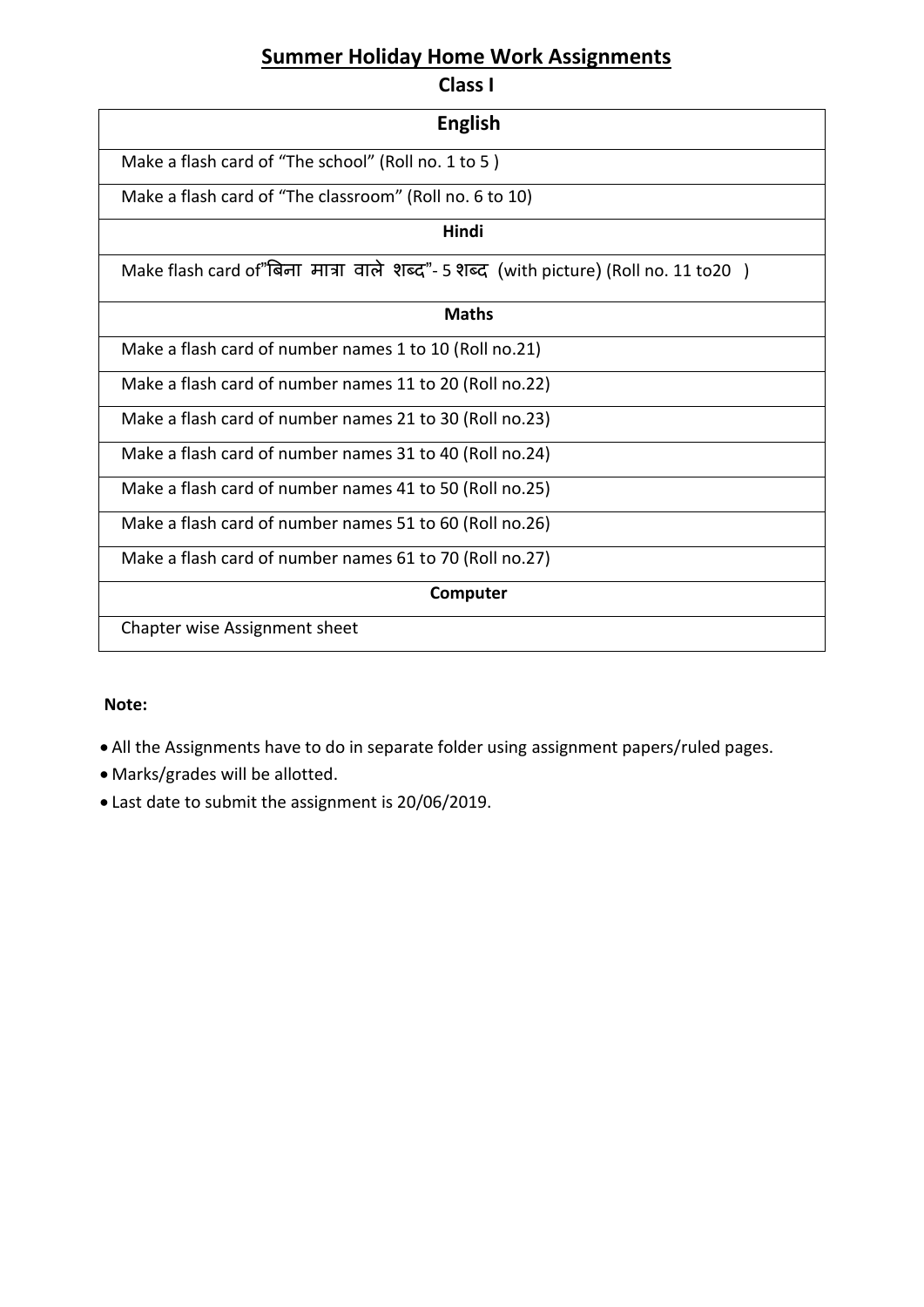## DELHI PUBLIC SCHOOL ANAND Session 2019-20

Chapter wise Assignment Sheet

Class : I Subject : Computer

Name of the student: ……………………………………………. Roll No : ……………………

**Q.1 Cut the picture of computer or Laptop from newspaper and paste in the box given below:** 



**Q.2 Identify the places where computers are used and write it in the box provided below the picture using the hint box:** 

| <br>)ttice | Station<br>Rallway | . |
|------------|--------------------|---|
|            |                    |   |